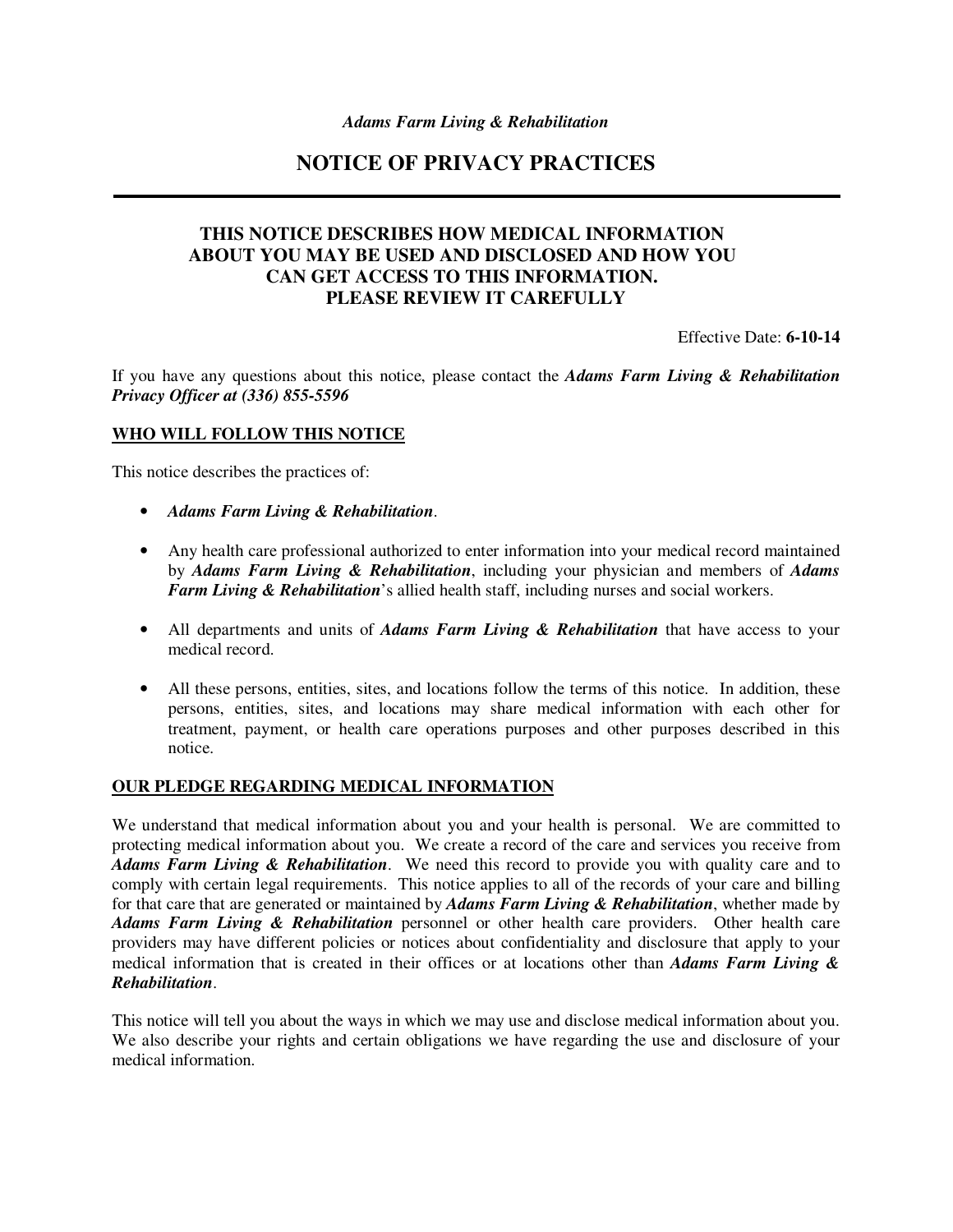We are required by law to:

- Make sure that medical information that identifies you is kept private;
- Give you this notice of our legal duties and privacy practices at *Adams Farm Living & Rehabilitation*, and your legal rights, with respect to medical information about you; and
- Follow the terms of the notice that is currently in effect.

## **HOW WE MAY USE AND DISCLOSE MEDICAL INFORMATION ABOUT YOU**

The following categories describe different ways that we use and disclose medical information. For each category of uses or disclosures we will explain what we mean and try to give some examples. Not every use or disclosure in a category will be listed. However, all of the ways we are permitted to use and disclose information will fall within one of these categories.

- **For Treatment**. We may use medical information about you to provide you with medical treatment or services. We may disclose medical information about you to doctors, nurses, technicians, medical students, volunteers, or other personnel who are involved in taking care of you at *Adams Farm Living & Rehabilitation*. For example, a doctor treating you for a broken hip may need to know if you have diabetes because diabetes may slow the healing process. We also may disclose medical information about you to people outside *Adams Farm Living & Rehabilitation* who may be involved in your medical care, such as friends, family members, or employees or medical staff members of any hospital or skilled facility to which you are transferred or subsequently admitted.
- **For Payment**. We may use and disclose medical information about you so that the treatment and services you receive from *Adams Farm Living & Rehabilitation* may be billed by *Adams Farm Living & Rehabilitation* and payment may be collected from you, an insurance company, or a third party. For example, we may need to give your health plan information about treatment you received from *Adams Farm Living & Rehabilitation* so your health plan will pay us or reimburse you for the treatment. We also may disclose information about you to another health care provider, such as a receiving facility, for their payment activities concerning you.
- **For Health Care Operations**. We and our business associates may use and disclose medical information about you for health care operations. These uses and disclosures are necessary to run *Adams Farm Living & Rehabilitation* and make sure that all of our residents receive quality care. For example, we may use medical information to review our treatment and services and to evaluate the performance of our staff in caring for you. We may also combine medical information about many residents to decide what additional services *Adams Farm Living & Rehabilitation* should offer, and what services are not needed. We may also disclose information to doctors, nurses, technicians, medical students, and other personnel affiliated with *Adams Farm Living &*  **Rehabilitation** for review and learning purposes. We may also combine the medical information we have with medical information from other health care providers to compare how we are doing and see where we can make improvements in the care and services we offer. We may remove information that identifies you from this set of medical information so others may use it to study health care and health care delivery without learning the identities of specific residents. We also may disclose information about you to another health care provider for its health care operations purposes if you also have received care from that provider.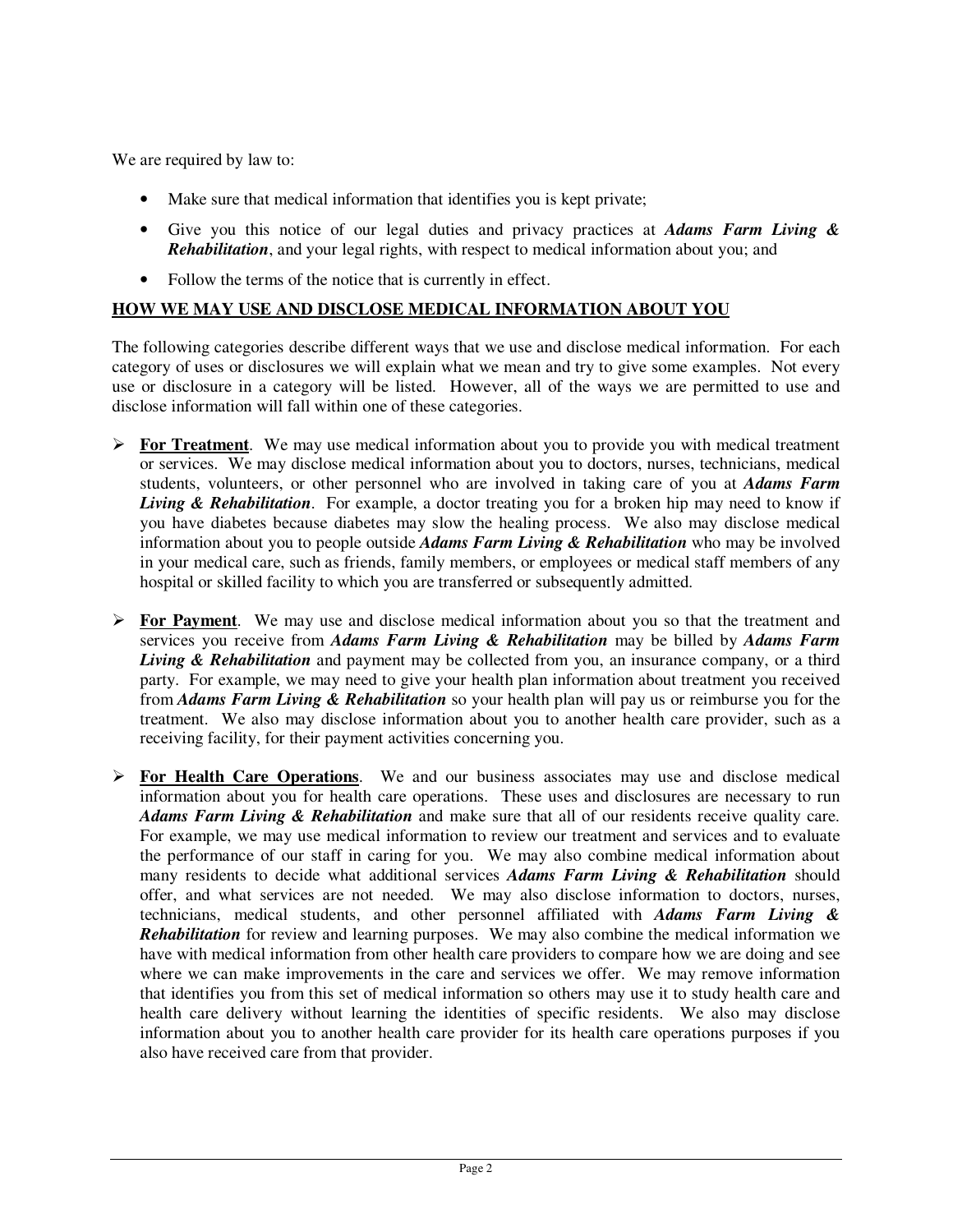- **Treatment Alternatives**. We may use and disclose medical information to tell you about or recommend different ways to treat you.
- $\triangleright$  **Research.** Under certain circumstances, we may be required to disclose medical information about you for research purposes. For example, a research project may involve comparing the health and recovery of all residents who received one medication to those who received another for the same condition. Medical information about you that has had identifying information removed may be used for research without your consent. We also may disclose medical information about you to people preparing to conduct a research project (for example, facilities in North Carolina are mandated to report to the Central Cancer Registry quarterly any residents with Cancer Diagnosis to help them look for residents with specific medical needs). If the researcher will have information about your mental health treatment that reveals who you are, we will seek your consent before disclosing that information to the researcher. We will not receive any money or other thing of value in connection for using or disclosing your medical information for research purposes except for money to cover the costs of preparing and sending the medical information to the researcher.
- **Individuals Involved in Your Care or Payment for Your Care**. We may release medical information about you to a friend or family member who is involved in your medical care. This would include persons named in any durable health care power of attorney or similar document provided to us. We may also give information to someone who helps pay for some or all of your care. In addition, we may disclose medical information about you to an entity assisting in a disaster relief effort so that your family can be notified about your condition, status, and location. You can object to these releases by telling us that you do not wish any or all individuals involved in your care to receive this information. If you are not present or cannot agree or object, we will use our professional judgment to decide whether it is in your best interest to release relevant information to someone who is involved in your care or to an entity assisting in a disaster relief effort.
- **As Required or Permitted By Law.** We may disclose medical information about you when required or permitted to do so by federal, state, or local law.
- **To Avert a Serious Threat to Health or Safety.** We may use and disclose medical information about you when it appears necessary to prevent a serious threat to your health and safety or the health and safety of the public or another person. Any disclosure would be to someone who appears able to help prevent the threat and will be limited to the information needed.

#### **SPECIAL SITUATIONS**

- **Organ and Tissue Donation.** If you are an organ donor, we may release medical information to organizations that handle organ procurement or organ, eye, or tissue transplantation, or to an organ donation bank as necessary to facilitate organ or tissue donation and transplantation.
- **Public Health Risks.** We may disclose without your consent medical information about you for public health activities. These activities generally include but are not limited to the following:
	- To report, prevent or control disease, injury, or disability;
	- To report births, deaths, and certain injuries or illnesses;
	- To report reactions to medications or problems with products;
	- To notify people of recalls of products they may be using;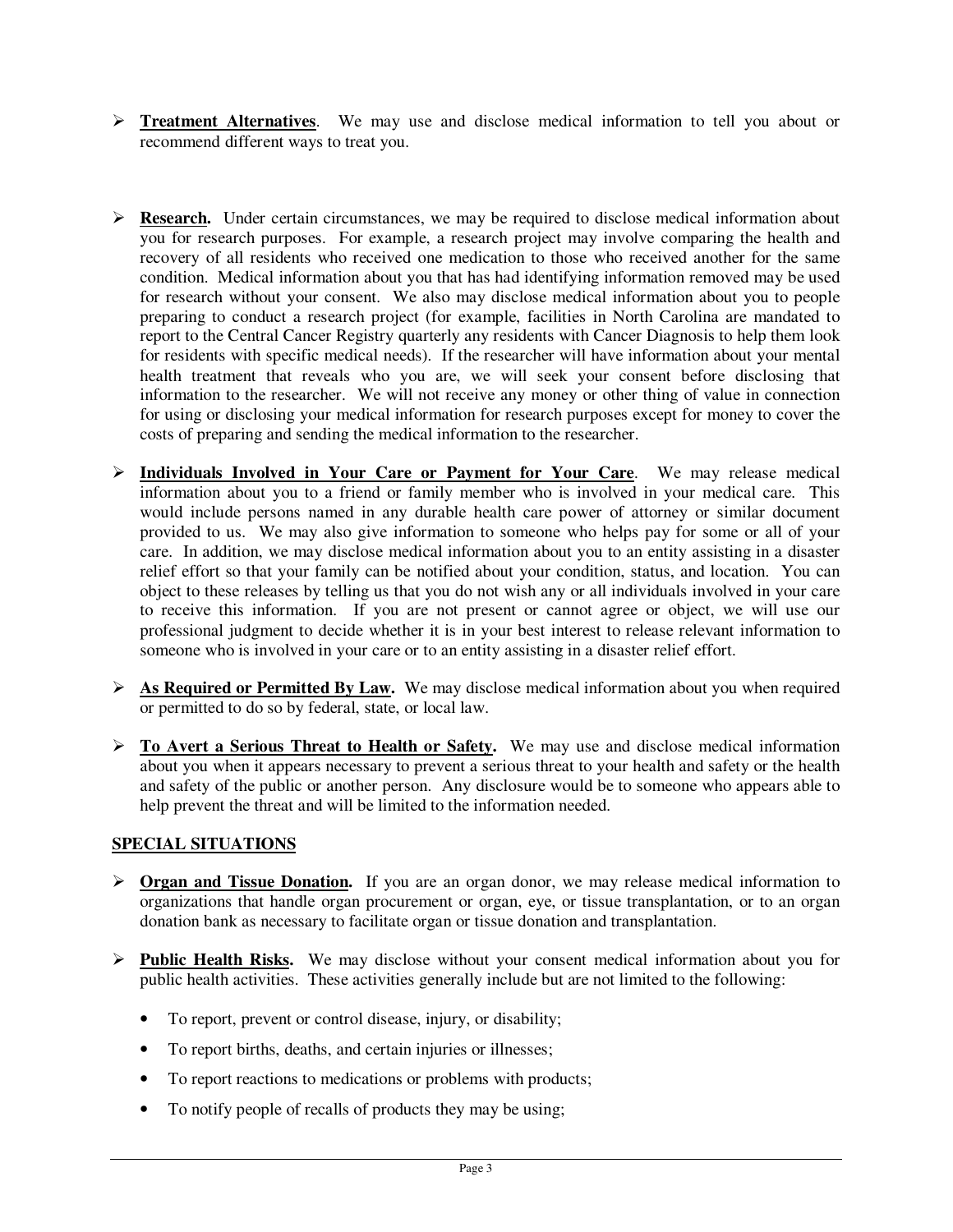- To notify a person who may have been exposed to a disease or may be at risk for contracting or spreading a disease or condition; and
- To report suspected abuse or neglect as required by law.
- **Health Oversight Activities.** We may disclose without your consent medical information to a health oversight agency for activities authorized by law. These oversight activities include, for example, audits, investigations, inspections, and licensure. The government uses these activities to monitor the health care system, government programs, and compliance with civil rights laws. If you do not want the state Department of Health and Human Services to access, obtain, or review your health care records when conducting inspections of *Adams Farm Living & Rehabilitation*'s facility and services, you have the right to object in writing. If *Adams Farm Living & Rehabilitation* receives your written objection, we will not permit the state inspectors to review your records, nor will we release your health information to the inspectors.
- $\triangleright$  **Lawsuits and Disputes**. If you are involved in a lawsuit or a dispute, we must disclose medical information about you in response to a court or administrative order. We also may disclose medical information about you in response to a subpoena or other lawful process from someone involved in a civil dispute.
- **Law Enforcement**. We may release without your consent medical information to a law enforcement official:
	- In response to a court order, warrant, summons, grand jury demand, or similar process;
	- To comply with physicians' mandatory reporting requirements for violent injuries, such as gunshot wounds, stab wounds, and poisonings;
	- In response to a request from law enforcement for certain information to help locate a fugitive, material witness, suspect, or missing person;
	- To report a death or injury we believe may be the result of criminal conduct; or
	- To report suspected criminal conduct committed at *Adams Farm Living & Rehabilitation* facilitie.
- **Coroners and Medical Examiners**. We may release without your consent medical information to a coroner or medical examiner. This may be done, for example, to identify a deceased person or determine the cause of death. We also may release medical information about deceased residents of *Adams Farm Living & Rehabilitation* to funeral directors to carry out their duties.

## **YOUR RIGHTS REGARDING MEDICAL INFORMATION ABOUT YOU**

You have the following rights regarding medical information we maintain about you:

 $\triangleright$  **Right to Inspect and Copy.** You have the right to inspect and receive a copy of your medical record unless your attending physician determines that information in that record, if disclosed to you, would be harmful to your mental or physical health. If we deny your request to inspect and receive a copy of your medical information on this basis, you may request that the denial be reviewed. Another licensed health care professional chosen by *Adams Farm Living & Rehabilitation* will review your request and the denial. The person conducting the review will not be the person who denied your request. We will do what this reviewer decides.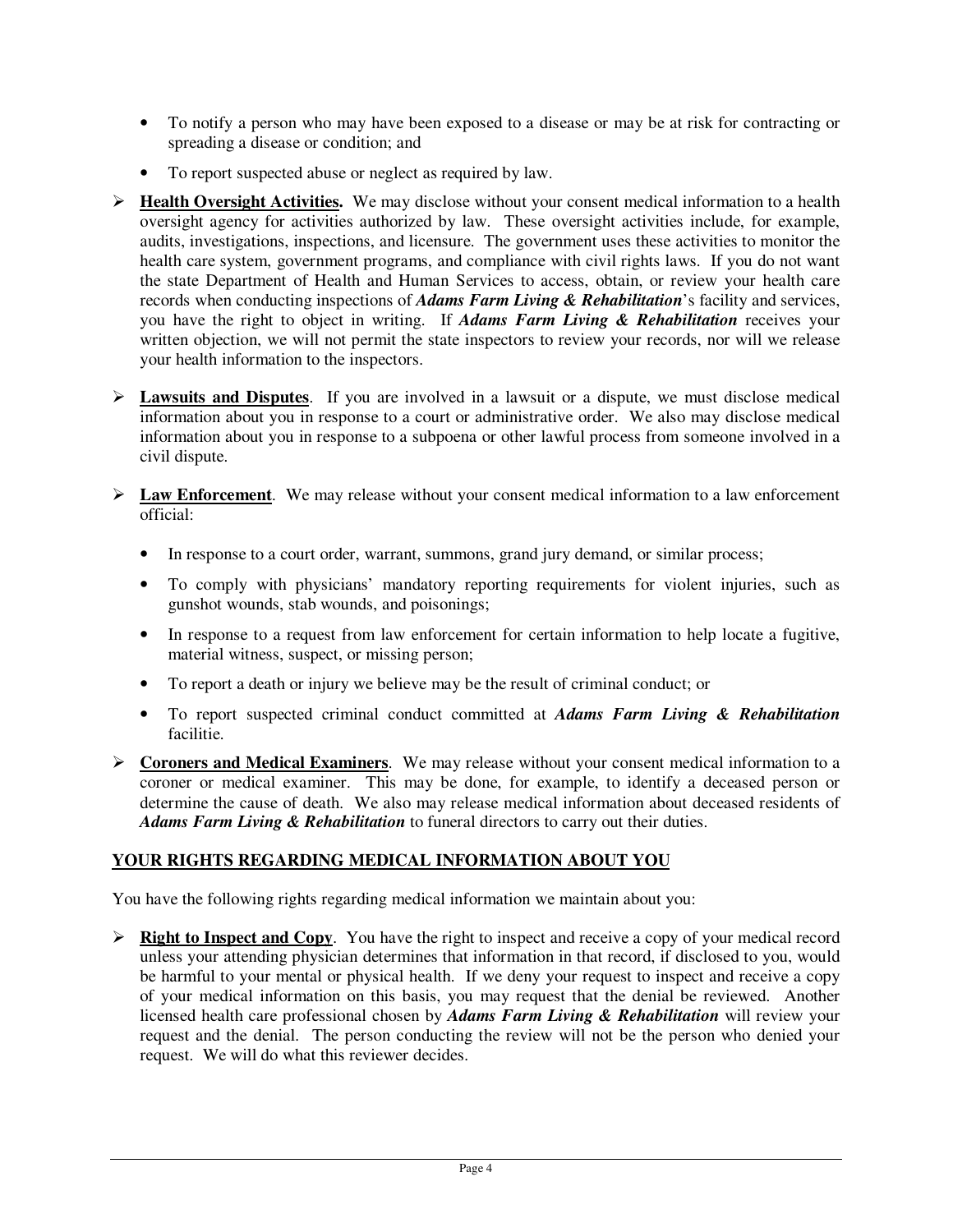If we have all or any portion of your medical information in an electronic format, you may request an electronic copy of those records or request that we send an electronic copy to any person or entity you designate in writing.

Your medical information is contained in records that are the property of *Adams Farm Living & Rehabilitation*. To inspect or receive a copy of medical information that may be used to make decisions about you, you must submit your request in writing to *Adams Farm Living & Rehabilitation*'s Privacy Officer. If you request a copy of the information, **we may charge a fee** for the costs of copying, mailing, or other supplies associated with your request, and we may collect the fee before providing the copy to you. If you agree, we may provide you with a summary of the information instead of providing you with access to it, or with an explanation of the information instead of a copy. Before providing you with such a summary or explanation, we first will obtain your agreement to pay and will collect the fees, if any, for preparing the summary or explanation.

 $\triangleright$  **Right to Amend**. If you feel that medical information we have about you in your record is incorrect or incomplete, you may ask us to amend the information. You have the right to request an amendment for as long as the information is kept by or for *Adams Farm Living & Rehabilitation*.

To request an amendment, make your request in writing to *Adams Farm Living & Rehabilitation*'s Privacy Officer. In addition, you must provide a reason that supports your request.

We may deny your request for an amendment if it is not in writing or does not include a reason to support the request. In addition, we may deny your request if you ask us to amend information that:

- Was not created by us, unless the person or entity that created the information is no longer available to make the amendment;
- Is not part of the medical information kept by or for *Adams Farm Living & Rehabilitation*;
- Is not part of the information that you would be permitted to inspect and copy; or
- Has been determined to be accurate and complete.

If we deny your request for an amendment, you may submit a written statement of disagreement and ask that it be included in your medical record.

 **Right to an Accounting of Disclosures**. You have the right to request a list of certain disclosures we have made of medical information about you during the past six years.

To request this list or accounting of disclosures, submit your request in writing to *Adams Farm Living & Rehabilitation*'s Privacy Officer and state whether you want the list on paper or electronically. Your request must state a time period that may not be longer than six years. The first list you request within a 12-month period will be free. For additional lists, we may charge you for the costs of providing the list. We will notify you of the cost involved and you may choose to withdraw or modify your request at that time before any costs are incurred. We may collect the fee before providing the list to you.

 **Right to Request Restrictions**. Except where we are required to disclose the information by law, you have the right to request a restriction or limitation on the medical information we use or disclose about you. For example, you could revoke any and all authorizations you previously gave us relating to disclosure of your medical information.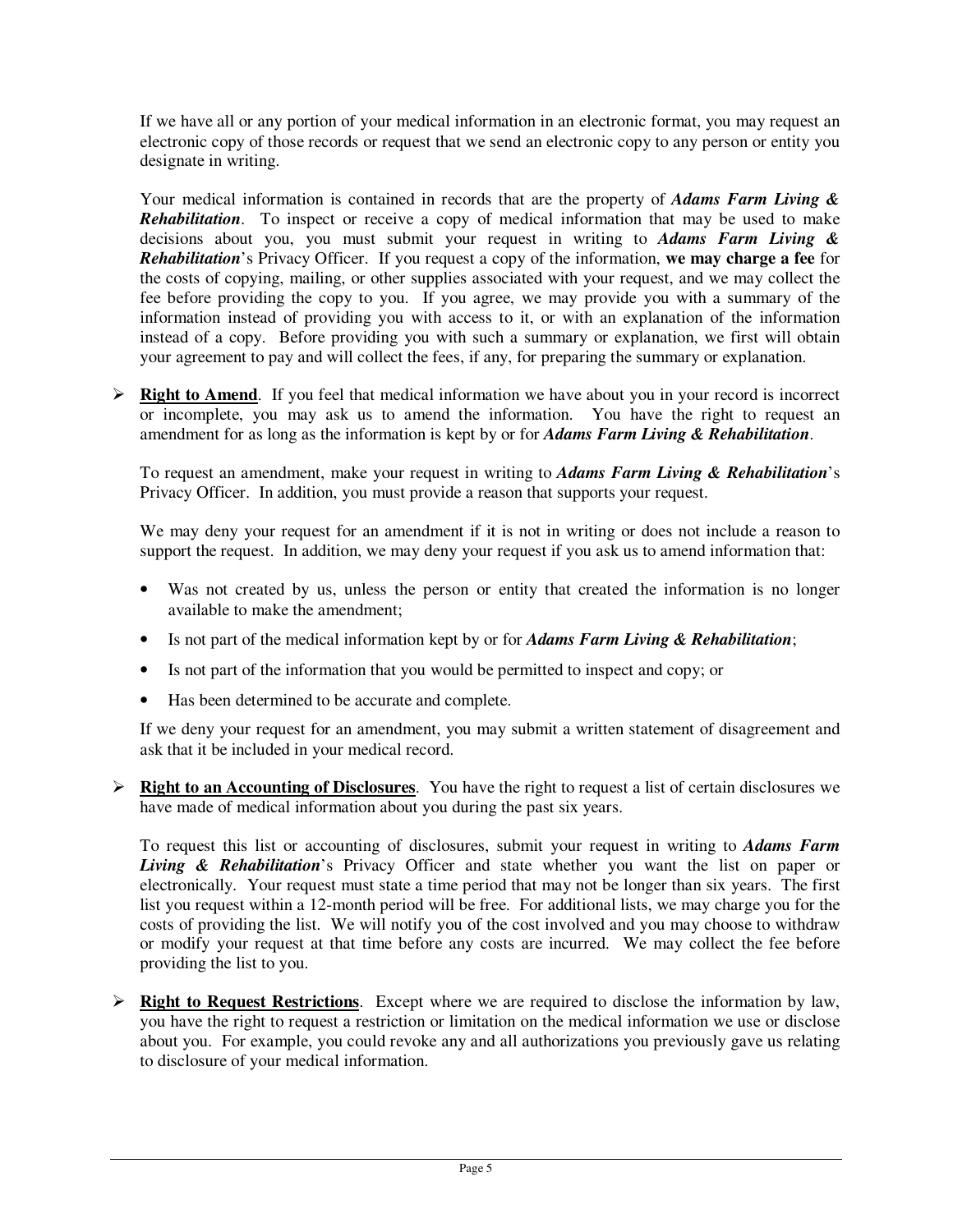*We are not required to agree to your request*, with the exception of restrictions on disclosures to your health plan, as described below**.** If we do agree, we will comply with your request unless the information is needed to provide you with emergency treatment.

To request restrictions, make your request in writing to *Adams Farm Living & Rehabilitation*'s Privacy Officer. In your request, you must tell us (1) what information you want to limit; (2) whether you want to limit our use, disclosure, or both; and (3) to whom you want the limits to apply, for example, disclosures to your spouse.

You may request that we not disclose your medical information to your health insurance plan for some or all of the services you receive during a visit to any *Adams Farm Living & Rehabilitation Center* location. If you pay the charges for those services you do not want disclosed *in full at the time of such service*, we are required to agree to your request. "In full" means the amount we charge for the service, not your copay, coinsurance, or deductible responsibility when your insurer pays for your care. Please note that once information about a service has been submitted to your health plan, we cannot agree to your request. If you think you may wish to restrict the disclosure of your medical information for a certain service, please let us know as early in your visit as possible.

- **Right to Request Confidential Communications.** You have the right to request that we communicate with you about medical matters in a certain way or at a certain location. For example, you can ask that we only contact you at work or by mail, or at another mailing address other than your home address. We will accommodate all reasonable requests. We will not ask you the reason for your request. To request confidential communications, make your request in writing to the Privacy Officer and specify how or where you wish to be contacted.
- **Right to a Paper Copy of This Notice**. You have the right to a paper copy of this notice or any revised notice. You may ask us to give you a copy of this notice at any time. Even if you have agreed to receive this notice electronically, you are still entitled to a paper copy of this notice.

To obtain a paper copy of this notice, request a copy from *Adams Farm Living & Rehabilitation*'s Privacy Officer in writing.

## **CHANGES TO THIS NOTICE**

We reserve the right to change this notice. We reserve the right to make the revised or changed notice effective for medical information we already have about you as well as any information we receive in the future. We will post a copy of the current notice at *Adams Farm Living & Rehabilitation*'s office. The notice will contain the effective date on the first page, in the top right-hand corner. If the notice changes, a copy will be available to you upon request.

#### **INVESTIGATIONS OF BREACHES OF PRIVACY**

We will investigate any discovered unauthorized use or disclosure of your medical information to determine if it constitutes a breach of the federal privacy or security regulations addressing such information. If we determine that such a breach has occurred, we will provide you with notice of the breach and advise you what we intend to do to mitigate the damage (if any) caused by the breach, and about the steps you should take to protect yourself from potential harm resulting from the breach.